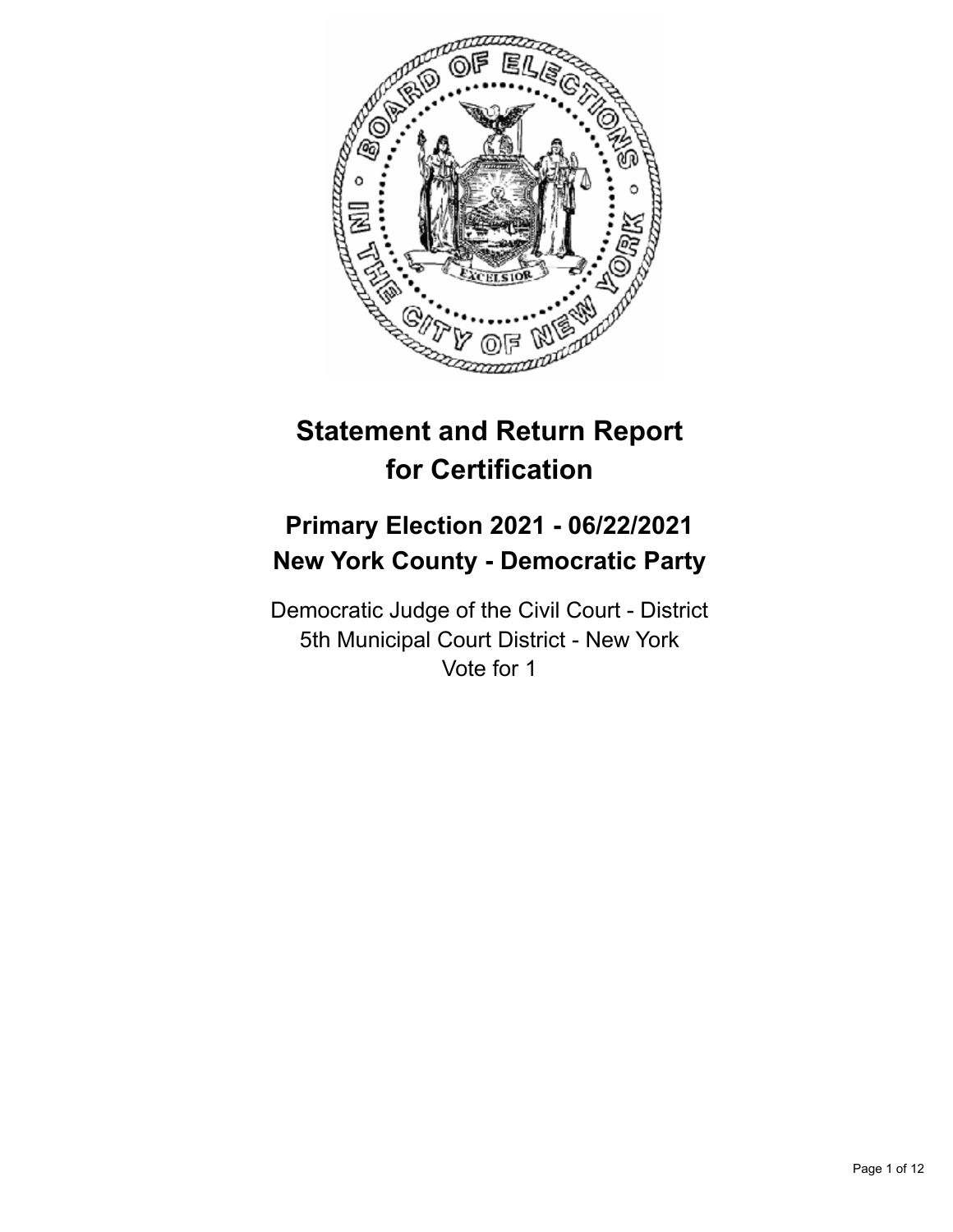

| <b>PUBLIC COUNTER</b>                                    | 18,917 |
|----------------------------------------------------------|--------|
| MANUALLY COUNTED EMERGENCY                               | 0      |
| ABSENTEE / MILITARY                                      | 3,924  |
| AFFIDAVIT                                                | 185    |
| <b>Total Ballots</b>                                     | 23,026 |
| Less - Inapplicable Federal/Special Presidential Ballots | 0      |
| <b>Total Applicable Ballots</b>                          | 23,026 |
| HASA A. KINGO                                            | 9,849  |
| ORLANDO MOLINA                                           | 5,627  |
| ALBERT KRAMER (WRITE-IN)                                 | 1      |
| ALEXANDRA RIGNEY (WRITE-IN)                              | 1      |
| ALTON H. MADDOX JR. (WRITE-IN)                           | 1      |
| ANDREW FRADIN (WRITE-IN)                                 | 1      |
| ANDREW W. AMEND (WRITE-IN)                               | 1      |
| ARTHUR HILL (WRITE-IN)                                   | 1      |
| <b>BARACK OBAMA (WRITE-IN)</b>                           | 1      |
| BENJAMIN CARDOZO (WRITE-IN)                              | 1      |
| BILL DE BLASIO (WRITE-IN)                                | 1      |
| <b>BRANDON SINGH (WRITE-IN)</b>                          | 1      |
| CAMERON HOLT (WRITE-IN)                                  | 1      |
| CHUCK ZLATKIN (WRITE-IN)                                 | 1      |
| DANIEL CASHEMAN (WRITE-IN)                               | 1      |
| DANIELA ALVARADO (WRITE-IN)                              | 1      |
| DARYL I. KESSLER (WRITE-IN)                              | 1      |
| DAVID FRIEDMAN (WRITE-IN)                                | 1      |
| DAVID KAPLAN (WRITE-IN)                                  | 1      |
| DAVID NIDUS (WRITE-IN)                                   | 1      |
| DAVID SACKSTIEN (WRITE-IN)                               | 1      |
| DONALD J. TRUMP (WRITE-IN)                               | 4      |
| EARL SCOTT (WRITE-IN)                                    | 1      |
| EDWARD GANI TOPTANI (WRITE-IN)                           | 1      |
| EDWARD L. POWERS (WRITE-IN)                              | 1      |
| EFFIE FISH (WRITE-IN)                                    | 1      |
| ELANA SINENSKY (WRITE-IN)                                | 2      |
| ELIZA TREUNAFT (WRITE-IN)                                | 1      |
| EMILY FRIDMAN (WRITE-IN)                                 | 1      |
| ERIC ASKANMSE (WRITE-IN)                                 | 1      |
| ERIC HATZIMEMOS (WRITE-IN)                               | 1      |
| ETHAN GOLDSTEIN (WRITE-IN)                               | 1      |
| ETHAN V. FINNERAN (WRITE-IN)                             | 1      |
| EUGENE DEBS (WRITE-IN)                                   | 1      |
| EUGENE NARDELLI (WRITE-IN)                               | 1      |
| EUGENE V. DEBS (WRITE-IN)                                | 1      |
| FAYDA FAYDA (WRITE-IN)                                   | 1      |
| GALE BREWER (WRITE-IN)                                   | 1      |
| <b>GEORGE SILVER (WRITE-IN)</b>                          | 1      |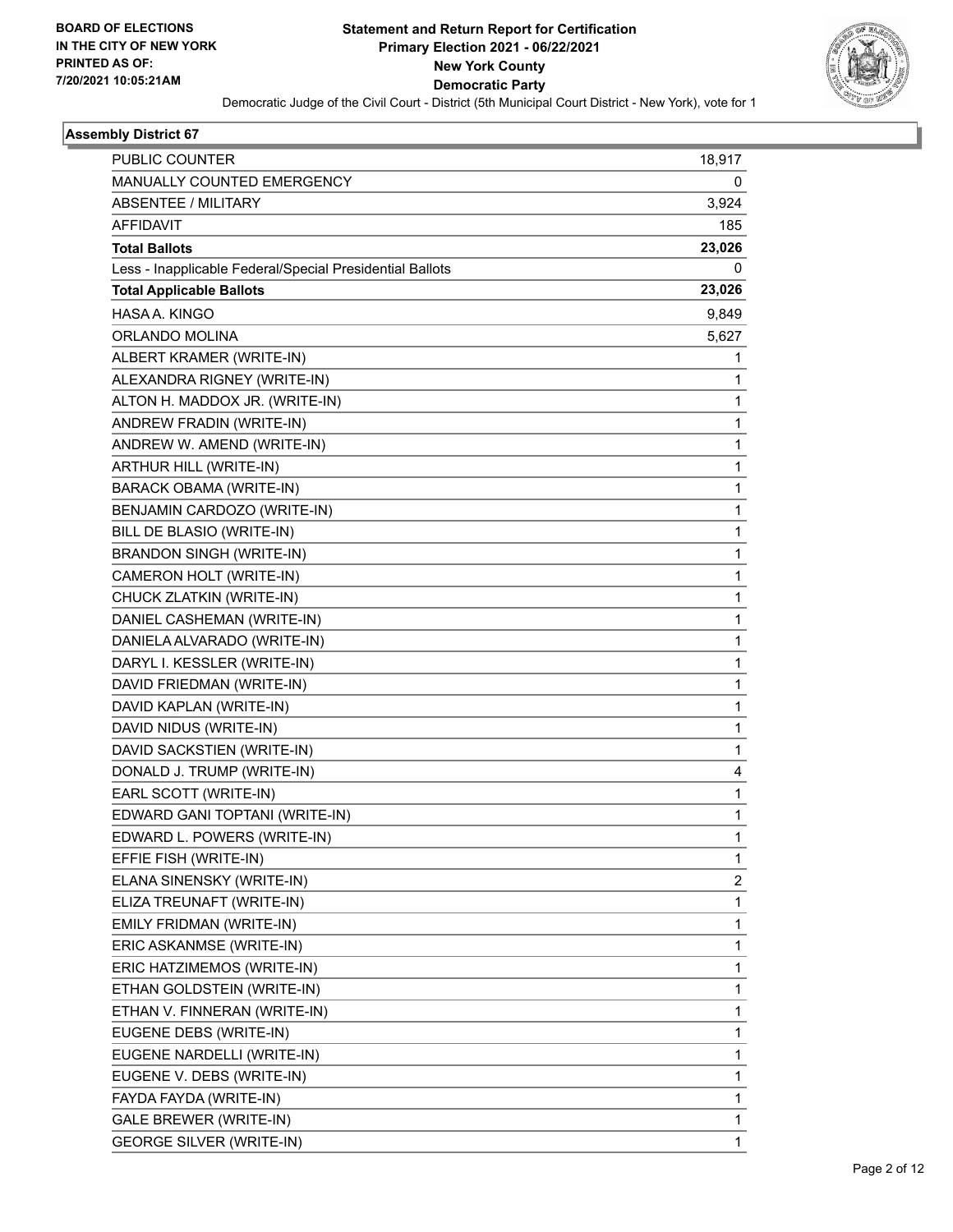

| GREG NEY (WRITE-IN)            | 1                       |
|--------------------------------|-------------------------|
| HELEN ROSENTHAL (WRITE-IN)     | 1                       |
| HOWARD MAHATSKY (WRITE-IN)     | $\mathbf{1}$            |
| IAN-PAUL A. POULOS (WRITE-IN)  | 1                       |
| JANE FLECHNER (WRITE-IN)       | $\mathbf 1$             |
| JANOS MARTON (WRITE-IN)        | $\mathbf{1}$            |
| JASMINE E. DAVIS (WRITE-IN)    | $\mathbf{1}$            |
| JEFFERY ROSENTHAL (WRITE-IN)   | 1                       |
| JENNIFER UREN (WRITE-IN)       | $\mathbf{1}$            |
| JONATHAN BACH (WRITE-IN)       | 1                       |
| JOSEPH ORIAN, ESQ. (WRITE-IN)  | 1                       |
| JOSHUA ANDROPHY (WRITE-IN)     | $\overline{\mathbf{c}}$ |
| JUDGE CRATER (WRITE-IN)        | $\mathbf{1}$            |
| JUDITH SHEINDLIN (WRITE-IN)    | 2                       |
| JULIUS RANDLE (WRITE-IN)       | $\mathbf{1}$            |
| KAREN BURSTEIN (WRITE-IN)      | 1                       |
| KIM BERG (WRITE-IN)            | $\mathbf 1$             |
| KYLE D. WINNICK (WRITE-IN)     | $\mathbf{1}$            |
| LENA KODSNELSON (WRITE-IN)     | $\mathbf{1}$            |
| LESLIE WOLFOWITZ (WRITE-IN)    | 1                       |
| LIESEL OBRECHT (WRITE-IN)      | $\mathbf{1}$            |
| LISA IMMITT (WRITE-IN)         | 1                       |
| LOREN CHOOSER ESQ. (WRITE-IN)  | $\mathbf 1$             |
| LORI LESSER (WRITE-IN)         | $\mathbf{1}$            |
| LUCINDA CARDINAL (WRITE-IN)    | $\mathbf{1}$            |
| MARA A. NULL (WRITE-IN)        | 1                       |
| MAX ROSE (WRITE-IN)            | $\mathbf{1}$            |
| MAYA WILEY (WRITE-IN)          | 1                       |
| MIA EISNER-GRYNBERG (WRITE-IN) | $\mathbf 1$             |
| MICHAEL BLOOMBERG (WRITE-IN)   | $\mathbf{1}$            |
| MICHAEL DAENS (WRITE-IN)       | $\mathbf{1}$            |
| NETTIE TROMMER (WRITE-IN)      | 1                       |
| NOAH LINDENFELD (WRITE-IN)     | $\mathbf{1}$            |
| NORA LITTMAN (WRITE-IN)        | 1                       |
| OTHO KEOR (WRITE-IN)           | $\mathbf{1}$            |
| PAUL HARSCNHARN (WRITE-IN)     | $\mathbf{1}$            |
| PHILIP SEGAL (WRITE-IN)        | $\mathbf{1}$            |
| RICHARD TRETEL (WRITE-IN)      | 1                       |
| ROBENT HASTON (WRITE-IN)       | $\mathbf{1}$            |
| RONALD ALAN CURRIE (WRITE-IN)  | $\mathbf{1}$            |
| RUDOLPH GIULIANI (WRITE-IN)    | $\mathbf{1}$            |
| SADEQUA WIGGINS (WRITE-IN)     | $\mathbf{1}$            |
| SALLY QUAN (WRITE-IN)          | $\mathbf{1}$            |
| SARAH FRIEDMAN (WRITE-IN)      | 1                       |
| SCOTT SHAFFER (WRITE-IN)       | $\mathbf{1}$            |
| STANLEY ZABAR (WRITE-IN)       | 1                       |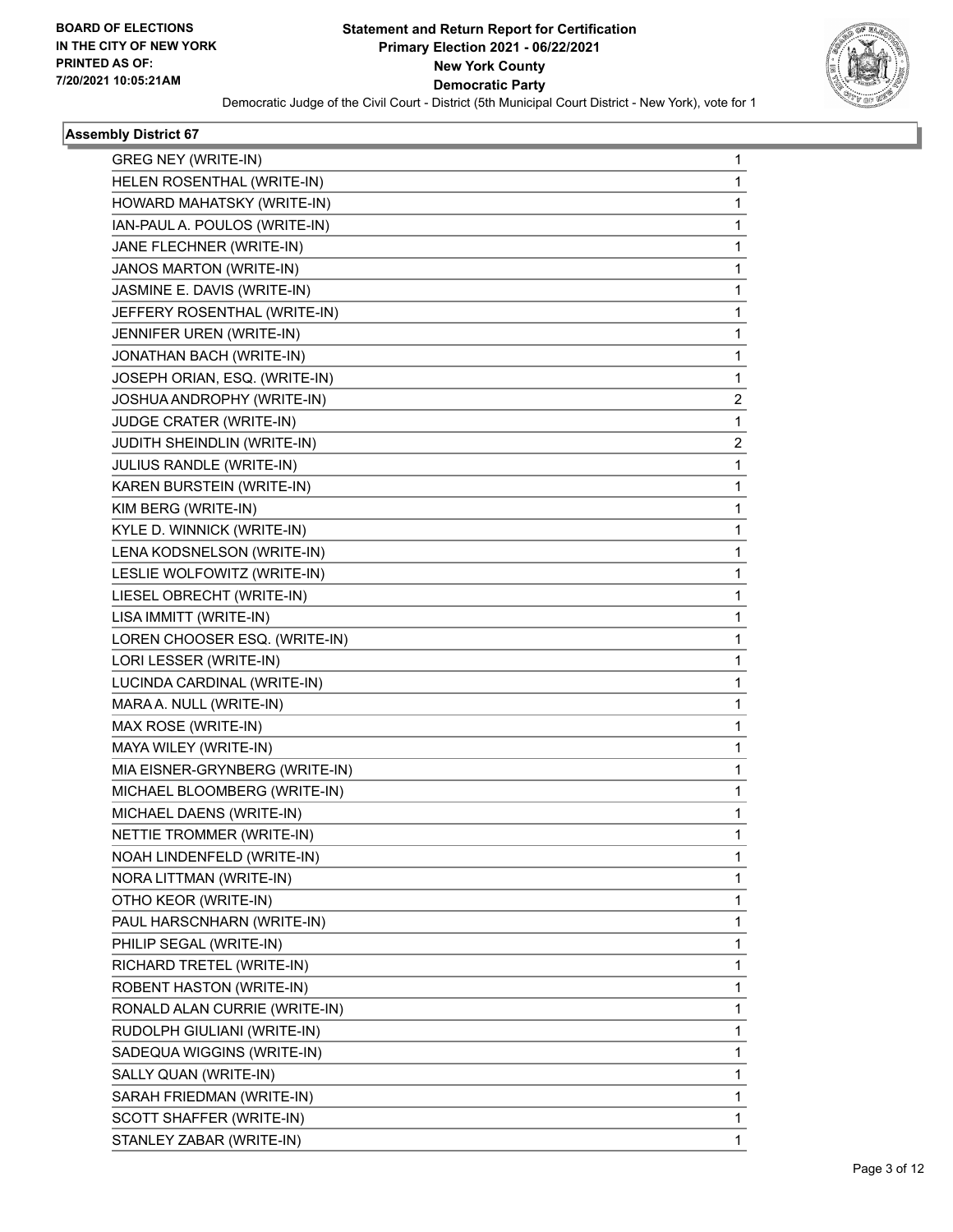

| STEVE HOFFMAN (WRITE-IN)           |        |
|------------------------------------|--------|
| SUSAN D. HOFFINGER (WRITE-IN)      |        |
| SUZANNE O'TTARE (WRITE-IN)         |        |
| TALI WEINSTEIN (WRITE-IN)          |        |
| THEODORE SCHWEITZER (WRITE-IN)     |        |
| TOM LEVINE (WRITE-IN)              |        |
| UNATTRIBUTABLE WRITE-IN (WRITE-IN) | 8      |
| VICTORIA G.J. BROWN (WRITE-IN)     |        |
| W. DYER HALPERN (WRITE-IN)         | 2      |
| ZACHARY R. HARKIN (WRITE-IN)       |        |
| <b>Total Votes</b>                 | 15,583 |
| Unrecorded                         | 7.443  |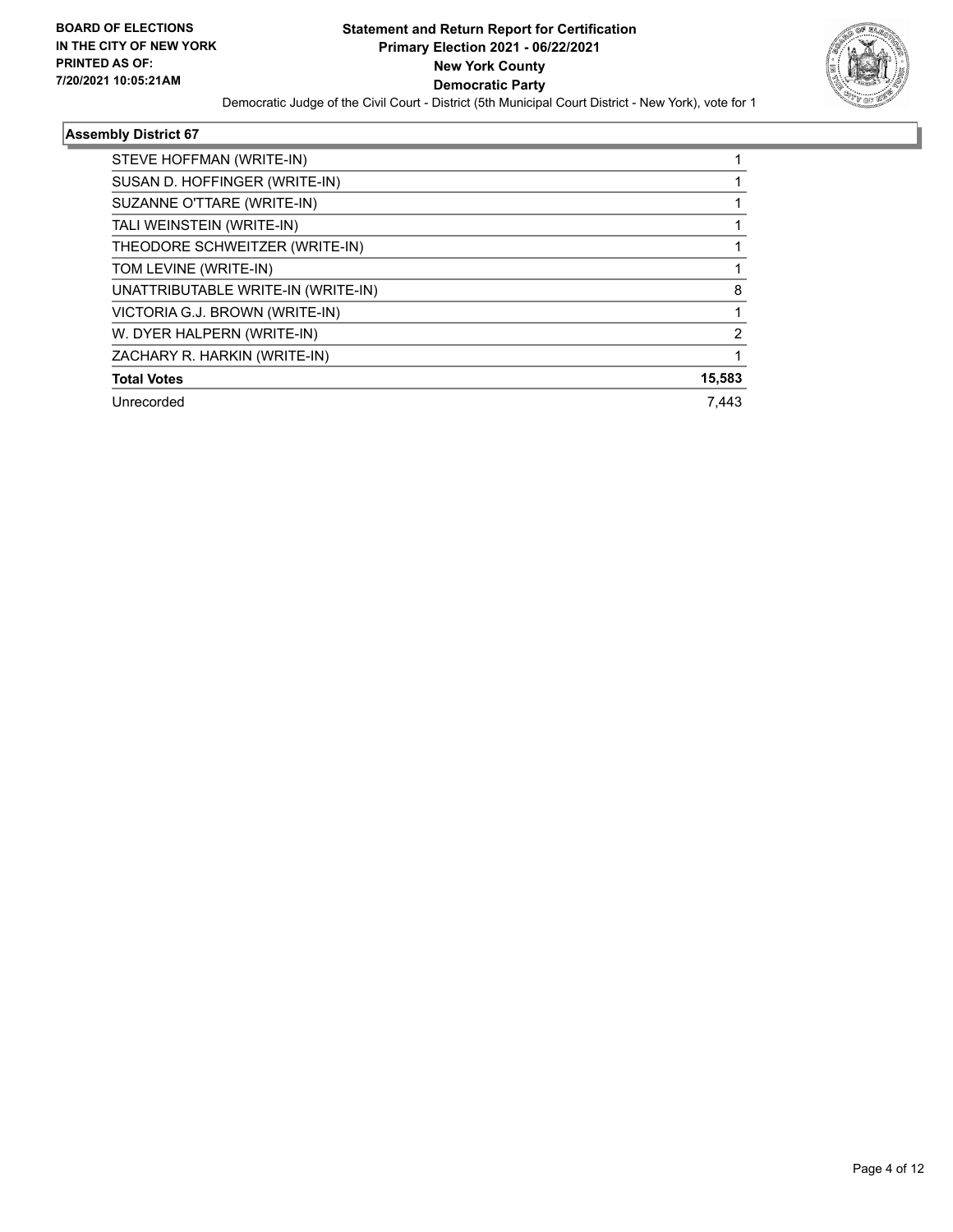

| PUBLIC COUNTER                                           | 20,323 |
|----------------------------------------------------------|--------|
| MANUALLY COUNTED EMERGENCY                               | 0      |
| <b>ABSENTEE / MILITARY</b>                               | 3,935  |
| <b>AFFIDAVIT</b>                                         | 205    |
| <b>Total Ballots</b>                                     | 24,463 |
| Less - Inapplicable Federal/Special Presidential Ballots | 0      |
| <b>Total Applicable Ballots</b>                          | 24,463 |
| HASA A. KINGO                                            | 9,964  |
| ORLANDO MOLINA                                           | 6,458  |
| AARON JUDGE (WRITE-IN)                                   | 1      |
| ALAN ISACSON (WRITE-IN)                                  | 1      |
| ANDREW W. CAVALUZZI (WRITE-IN)                           | 1      |
| ANGELA PINSKY (WRITE-IN)                                 | 1      |
| ANTON MIKOFSKY (WRITE-IN)                                | 1      |
| ASIM J. GADSDEN (WRITE-IN)                               | 1      |
| <b>BARACK OBAMA (WRITE-IN)</b>                           | 1      |
| BARRY LEIWANT (WRITE-IN)                                 | 1      |
| BERNIE SANDERS (WRITE-IN)                                | 1      |
| DAVID FRANKEL (WRITE-IN)                                 | 1      |
| DAVID GALANTER (WRITE-IN)                                | 1      |
| DAVID WEISS (WRITE-IN)                                   | 1      |
| DIANA J. BASSO (WRITE-IN)                                | 1      |
| DIANE DREY (WRITE-IN)                                    | 1      |
| DONALD J. TRUMP (WRITE-IN)                               | 3      |
| EDWARD J. DECKER (WRITE-IN)                              | 1      |
| EDWARD WIPPER (WRITE-IN)                                 | 1      |
| EDWIN BAUM (WRITE-IN)                                    | 1      |
| ELLIOTT BRILL (WRITE-IN)                                 | 1      |
| EVAN JAFFE (WRITE-IN)                                    | 1      |
| <b>GLENN GUCCIARDO (WRITE-IN)</b>                        | 1      |
| HARRY SCHESSEL (WRITE-IN)                                | 1      |
| HAZEL GROSSO (WRITE-IN)                                  | 1      |
| HILLARY CLINTON (WRITE-IN)                               | 1      |
| JACK CRISON (WRITE-IN)                                   | 1      |
| JANET ALRAREZ (WRITE-IN)                                 | 1      |
| JASON F LOVE (WRITE-IN)                                  | 1      |
| JILL GRECO (WRITE-IN)                                    | 1      |
| JOAN STUMPF (WRITE-IN)                                   | 1      |
| JO-ANN WHITEHORN (WRITE-IN)                              | 1      |
| JOEL MAYMAN (WRITE-IN)                                   | 1      |
| JOHN RIGORES (WRITE-IN)                                  | 1      |
| JONATHAN HERMANN (WRITE-IN)                              | 1      |
| <b>JUDITH SHEINDLIN (WRITE-IN)</b>                       | 2      |
| JULIUS MORRIS (WRITE-IN)                                 | 1      |
| KENNETH BECKER (WRITE-IN)                                | 1      |
| KENNETH BELKIN (WRITE-IN)                                | 1      |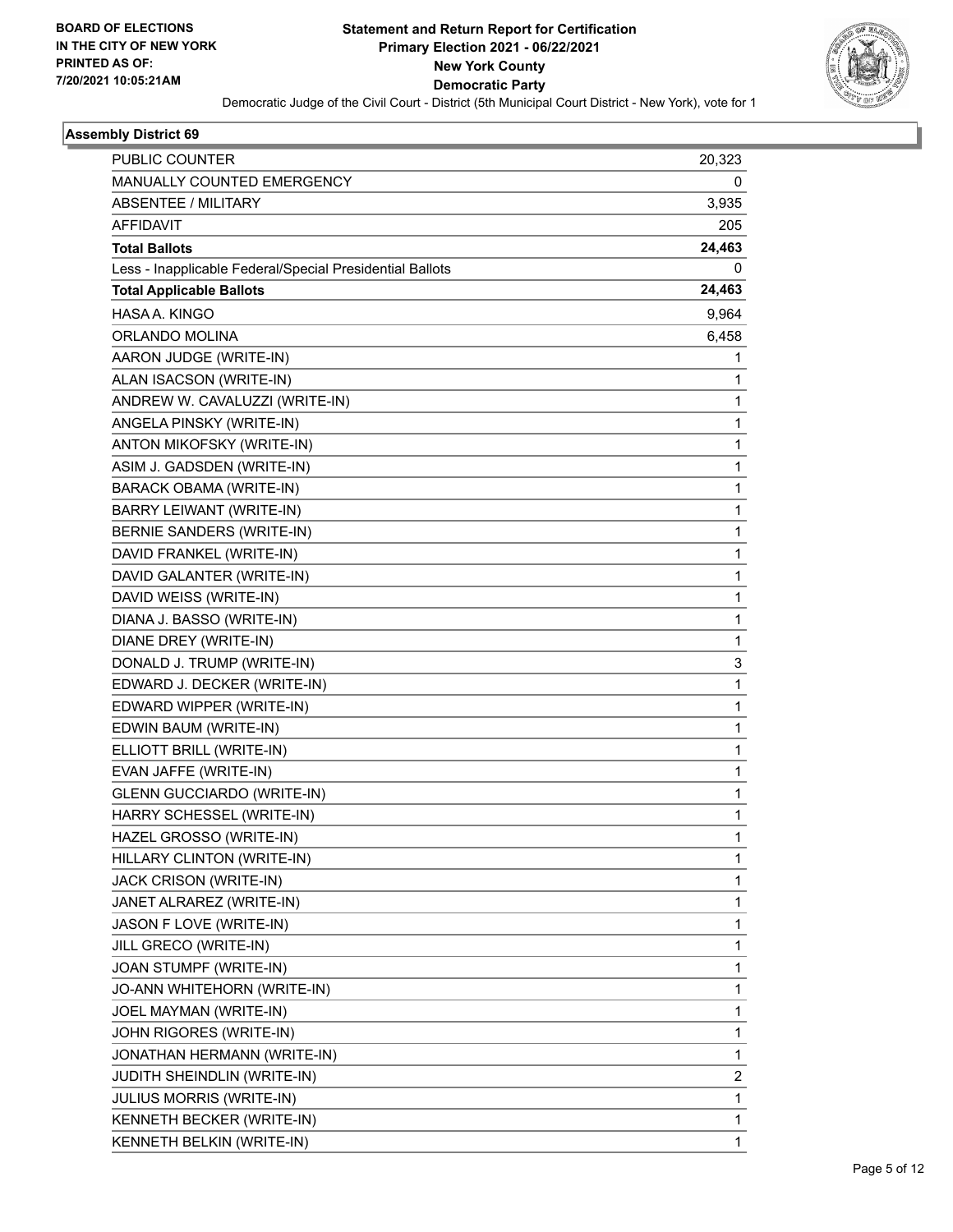

| LAWRENCE KOBRIN (WRITE-IN)         | 1              |
|------------------------------------|----------------|
| LISA ASCHKENAZY (WRITE-IN)         | 1              |
| LISA SWANSON (WRITE-IN)            | 1              |
| LWEIS C TAISHOFF (WRITE-IN)        | 1              |
| MARC LEAHMAN (WRITE-IN)            | $\mathbf{1}$   |
| MARC TOBAK (WRITE-IN)              | 1              |
| MARK VON STEINBERG (WRITE-IN)      | 1              |
| MATTHEW BRINCKERHOFF (WRITE-IN)    | $\overline{c}$ |
| MAX FISH (WRITE-IN)                | 1              |
| MICHAEL BELLINER (WRITE-IN)        | 1              |
| MICHAEL F. DAVIDSON (WRITE-IN)     | 1              |
| MICHELLE RITHOLTZ (WRITE-IN)       | 1              |
| MOHAMED DRISSI (WRITE-IN)          | 1              |
| MYRA FREED (WRITE-IN)              | 1              |
| MYRA ROCHELSON (WRITE-IN)          | 2              |
| RAFAEL MATEO (WRITE-IN)            | 1              |
| RAFEEQ RAHEEM (WRITE-IN)           | 1              |
| RAMONA RONSLAYER (WRITE-IN)        | 1              |
| RANDEE ROMANER (WRITE-IN)          | 1              |
| RICHARD SIEGEL (WRITE-IN)          | 1              |
| RUTH MESSINGER (WRITE-IN)          | 1              |
| SAM KOHN (WRITE-IN)                | 1              |
| SEAN MAGERS (WRITE-IN)             | 1              |
| SONJA WICKHAM (WRITE-IN)           | $\mathbf{1}$   |
| STEPHEN ABRAMS-DOWNEY (WRITE-IN)   | 1              |
| THOMAS KENNIFF (WRITE-IN)          | 1              |
| THOMAS SHEEDY (WRITE-IN)           | 1              |
| UNATTRIBUTABLE WRITE-IN (WRITE-IN) | 25             |
| <b>VLADIMIR LENIN (WRITE-IN)</b>   | 1              |
| <b>Total Votes</b>                 | 16,517         |
| Unrecorded                         | 7,946          |
|                                    |                |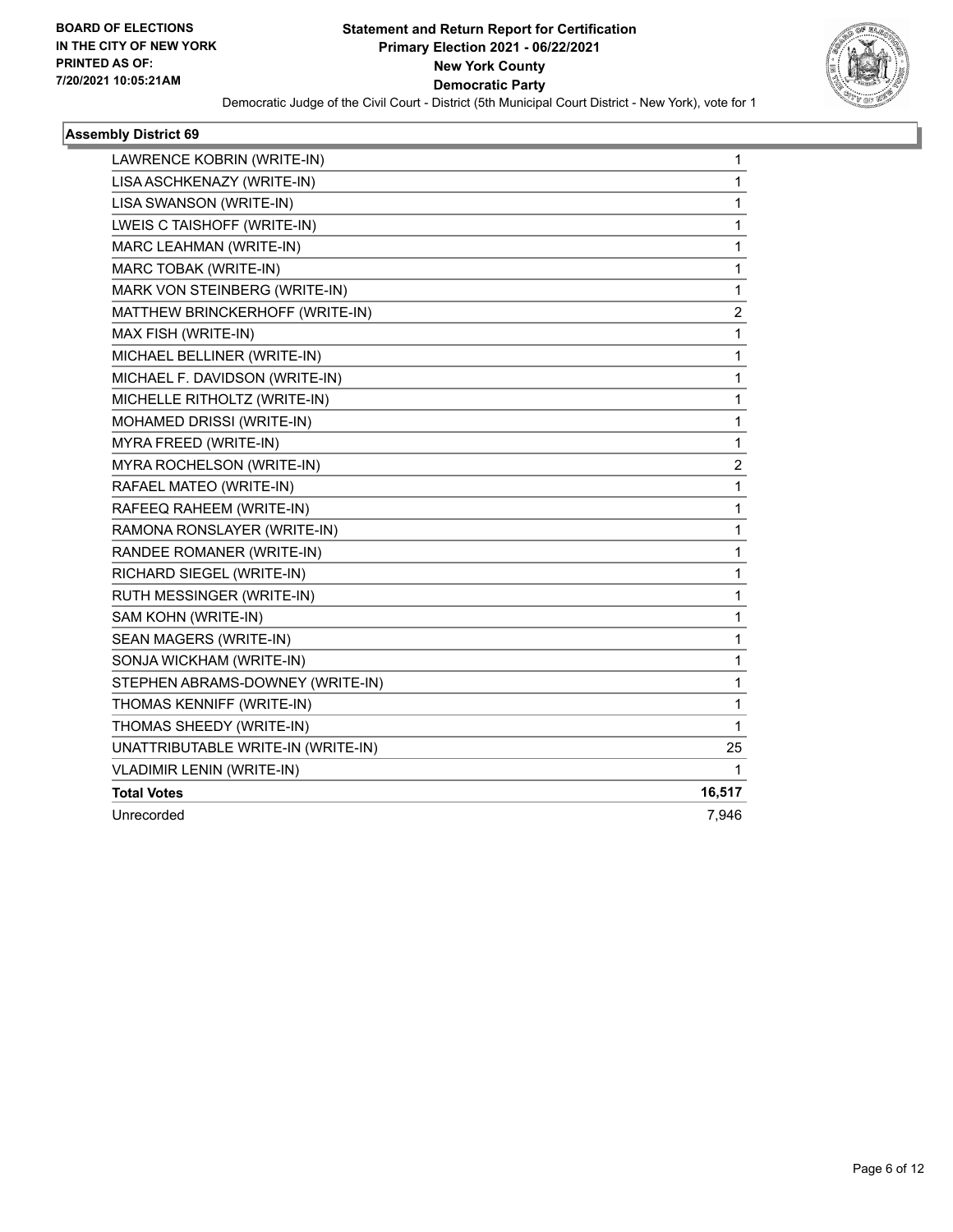

| PUBLIC COUNTER                                           | 806   |
|----------------------------------------------------------|-------|
| MANUALLY COUNTED EMERGENCY                               | 0     |
| ABSENTEE / MILITARY                                      | 235   |
| <b>AFFIDAVIT</b>                                         | 10    |
| <b>Total Ballots</b>                                     | 1,051 |
| Less - Inapplicable Federal/Special Presidential Ballots | 0     |
| <b>Total Applicable Ballots</b>                          | 1,051 |
| HASA A. KINGO                                            | 399   |
| ORLANDO MOLINA                                           | 243   |
| BENJAMIN PLATT (WRITE-IN)                                |       |
| CHARLES ENGMAN (WRITE-IN)                                | 1     |
| EDWARD MERMELSTEIN (WRITE-IN)                            |       |
| MARK SEGAL (WRITE-IN)                                    |       |
| MAYA WILEY (WRITE-IN)                                    | 1     |
| <b>Total Votes</b>                                       | 647   |
| Unrecorded                                               | 404   |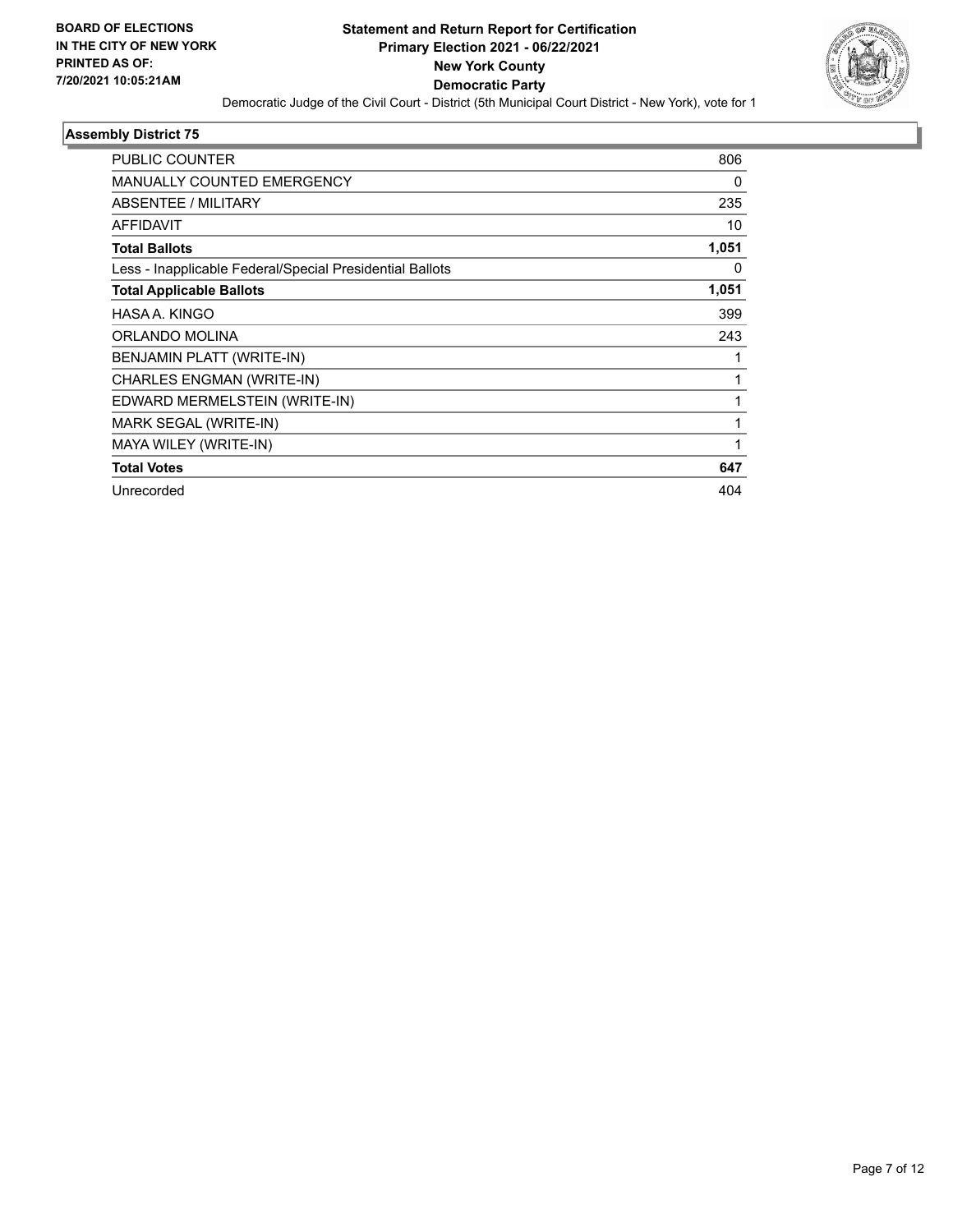

| PUBLIC COUNTER                                           | 40,046                  |
|----------------------------------------------------------|-------------------------|
| MANUALLY COUNTED EMERGENCY                               | 0                       |
| <b>ABSENTEE / MILITARY</b>                               | 8,094                   |
| AFFIDAVIT                                                | 400                     |
| <b>Total Ballots</b>                                     | 48,540                  |
| Less - Inapplicable Federal/Special Presidential Ballots | 0                       |
| <b>Total Applicable Ballots</b>                          | 48,540                  |
| HASA A. KINGO                                            | 20,212                  |
| ORLANDO MOLINA                                           | 12,328                  |
| AARON JUDGE (WRITE-IN)                                   | 1                       |
| ALAN ISACSON (WRITE-IN)                                  | 1                       |
| ALBERT KRAMER (WRITE-IN)                                 | $\mathbf{1}$            |
| ALEXANDRA RIGNEY (WRITE-IN)                              | $\mathbf{1}$            |
| ALTON H. MADDOX JR. (WRITE-IN)                           | 1                       |
| ANDREW FRADIN (WRITE-IN)                                 | $\mathbf{1}$            |
| ANDREW W. AMEND (WRITE-IN)                               | $\mathbf{1}$            |
| ANDREW W. CAVALUZZI (WRITE-IN)                           | 1                       |
| ANGELA PINSKY (WRITE-IN)                                 | $\mathbf{1}$            |
| ANTON MIKOFSKY (WRITE-IN)                                | $\mathbf{1}$            |
| ARTHUR HILL (WRITE-IN)                                   | 1                       |
| ASIM J. GADSDEN (WRITE-IN)                               | $\mathbf{1}$            |
| BARACK OBAMA (WRITE-IN)                                  | $\overline{\mathbf{c}}$ |
| BARRY LEIWANT (WRITE-IN)                                 | 1                       |
| BENJAMIN CARDOZO (WRITE-IN)                              | $\mathbf{1}$            |
| BENJAMIN PLATT (WRITE-IN)                                | $\mathbf{1}$            |
| BERNIE SANDERS (WRITE-IN)                                | 1                       |
| BILL DE BLASIO (WRITE-IN)                                | $\mathbf{1}$            |
| <b>BRANDON SINGH (WRITE-IN)</b>                          | 1                       |
| CAMERON HOLT (WRITE-IN)                                  | 1                       |
| CHARLES ENGMAN (WRITE-IN)                                | $\mathbf{1}$            |
| CHUCK ZLATKIN (WRITE-IN)                                 | 1                       |
| DANIEL CASHEMAN (WRITE-IN)                               | $\mathbf{1}$            |
| DANIELA ALVARADO (WRITE-IN)                              | 1                       |
| DARYL I. KESSLER (WRITE-IN)                              | 1                       |
| DAVID FRANKEL (WRITE-IN)                                 | 1                       |
| DAVID FRIEDMAN (WRITE-IN)                                | 1                       |
| DAVID GALANTER (WRITE-IN)                                | 1                       |
| DAVID KAPLAN (WRITE-IN)                                  | 1                       |
| DAVID NIDUS (WRITE-IN)                                   | 1                       |
| DAVID SACKSTIEN (WRITE-IN)                               | 1                       |
| DAVID WEISS (WRITE-IN)                                   | 1                       |
| DIANA J. BASSO (WRITE-IN)                                | 1                       |
| DIANE DREY (WRITE-IN)                                    | 1                       |
| DONALD J. TRUMP (WRITE-IN)                               | 7                       |
| EARL SCOTT (WRITE-IN)                                    | $\mathbf{1}$            |
| EDWARD GANI TOPTANI (WRITE-IN)                           | $\mathbf{1}$            |
|                                                          |                         |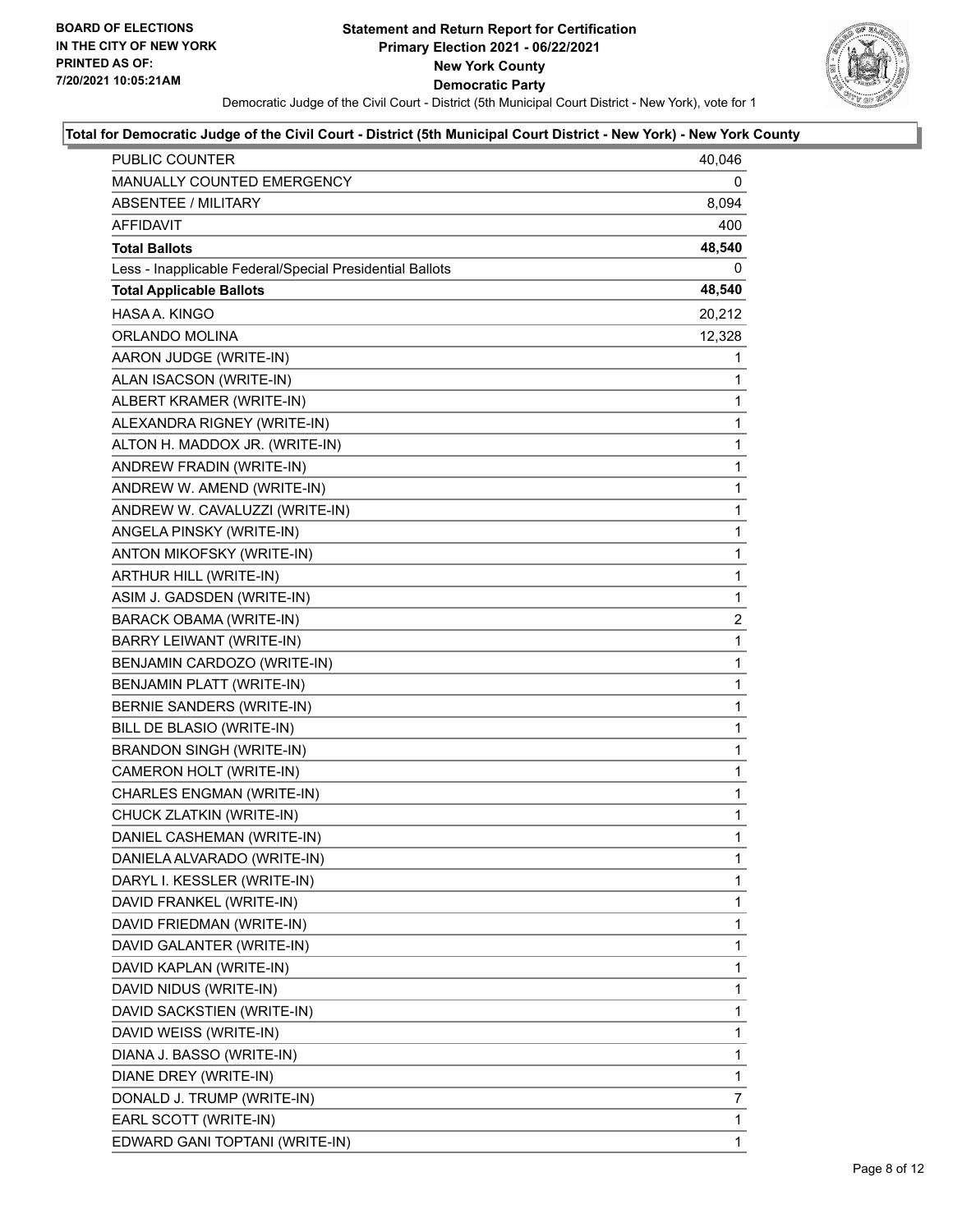

| EDWARD J. DECKER (WRITE-IN)       | 1              |
|-----------------------------------|----------------|
| EDWARD L. POWERS (WRITE-IN)       | 1              |
| EDWARD MERMELSTEIN (WRITE-IN)     | 1              |
| EDWARD WIPPER (WRITE-IN)          | 1              |
| EDWIN BAUM (WRITE-IN)             | 1              |
| EFFIE FISH (WRITE-IN)             | 1              |
| ELANA SINENSKY (WRITE-IN)         | $\overline{2}$ |
| ELIZA TREUNAFT (WRITE-IN)         | 1              |
| ELLIOTT BRILL (WRITE-IN)          | 1              |
| EMILY FRIDMAN (WRITE-IN)          | $\mathbf{1}$   |
| ERIC ASKANMSE (WRITE-IN)          | 1              |
| ERIC HATZIMEMOS (WRITE-IN)        | 1              |
| ETHAN GOLDSTEIN (WRITE-IN)        | $\mathbf{1}$   |
| ETHAN V. FINNERAN (WRITE-IN)      | 1              |
| EUGENE DEBS (WRITE-IN)            | 1              |
| EUGENE NARDELLI (WRITE-IN)        | 1              |
| EUGENE V. DEBS (WRITE-IN)         | 1              |
| EVAN JAFFE (WRITE-IN)             | 1              |
| FAYDA FAYDA (WRITE-IN)            | $\mathbf{1}$   |
| <b>GALE BREWER (WRITE-IN)</b>     | 1              |
| <b>GEORGE SILVER (WRITE-IN)</b>   | 1              |
| <b>GLENN GUCCIARDO (WRITE-IN)</b> | 1              |
| GREG NEY (WRITE-IN)               | 1              |
| HARRY SCHESSEL (WRITE-IN)         | 1              |
| HAZEL GROSSO (WRITE-IN)           | $\mathbf{1}$   |
| HELEN ROSENTHAL (WRITE-IN)        | 1              |
| HILLARY CLINTON (WRITE-IN)        | 1              |
| HOWARD MAHATSKY (WRITE-IN)        | 1              |
| IAN-PAUL A. POULOS (WRITE-IN)     | 1              |
| JACK CRISON (WRITE-IN)            | 1              |
| JANE FLECHNER (WRITE-IN)          | $\mathbf{1}$   |
| JANET ALRAREZ (WRITE-IN)          | 1              |
| JANOS MARTON (WRITE-IN)           | 1              |
| JASMINE E. DAVIS (WRITE-IN)       | 1              |
| JASON F LOVE (WRITE-IN)           | 1              |
| JEFFERY ROSENTHAL (WRITE-IN)      | 1              |
| JENNIFER UREN (WRITE-IN)          | 1              |
| JILL GRECO (WRITE-IN)             | 1              |
| JOAN STUMPF (WRITE-IN)            | 1              |
| JO-ANN WHITEHORN (WRITE-IN)       | 1              |
| JOEL MAYMAN (WRITE-IN)            | 1              |
| JOHN RIGORES (WRITE-IN)           | 1              |
| JONATHAN BACH (WRITE-IN)          | 1              |
| JONATHAN HERMANN (WRITE-IN)       | 1              |
| JOSEPH ORIAN, ESQ. (WRITE-IN)     | 1              |
| JOSHUA ANDROPHY (WRITE-IN)        | 2              |
|                                   |                |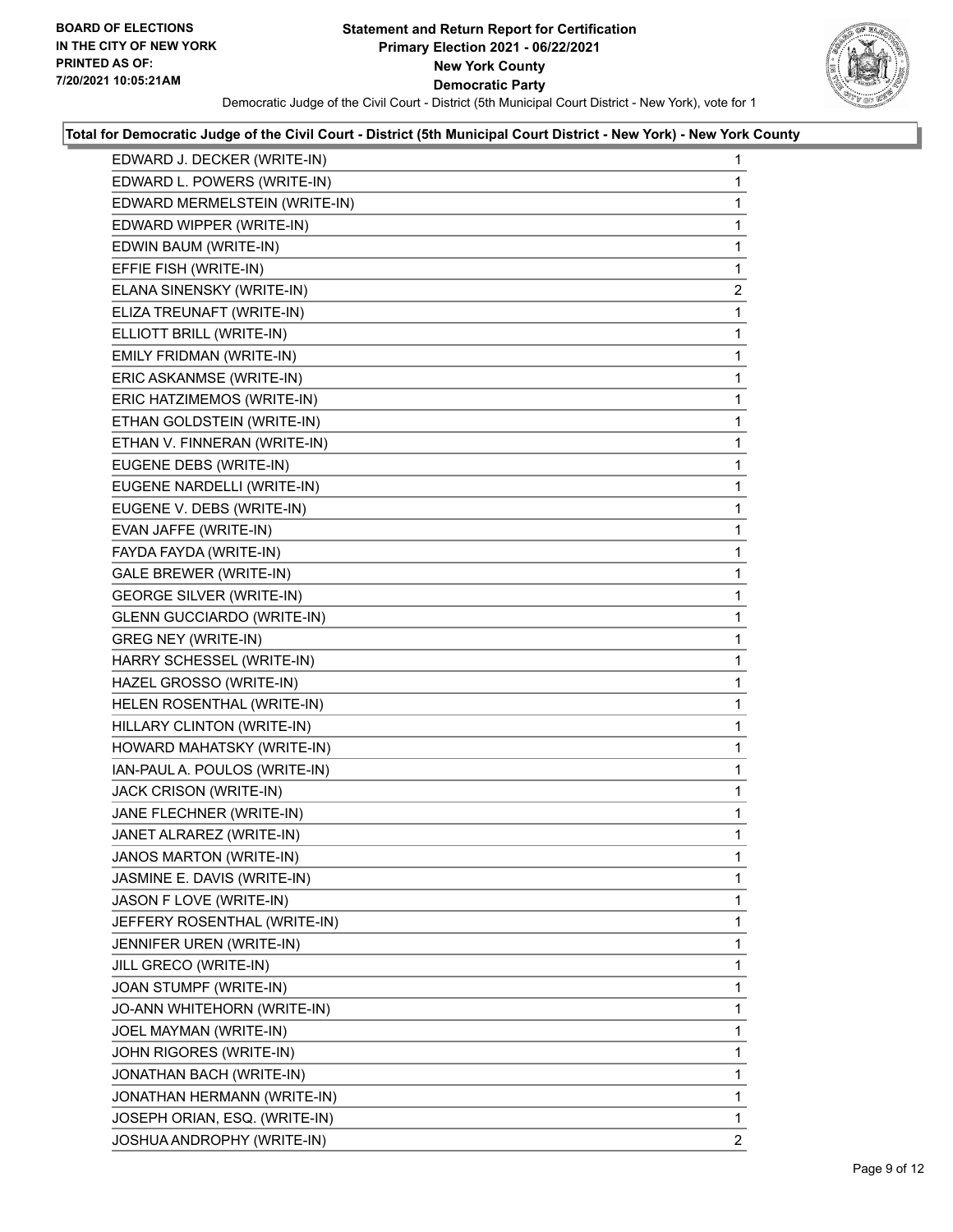

| JUDGE CRATER (WRITE-IN)         | $\mathbf{1}$   |
|---------------------------------|----------------|
| JUDITH SHEINDLIN (WRITE-IN)     | 4              |
| JULIUS MORRIS (WRITE-IN)        | 1              |
| JULIUS RANDLE (WRITE-IN)        | $\mathbf{1}$   |
| KAREN BURSTEIN (WRITE-IN)       | $\mathbf{1}$   |
| KENNETH BECKER (WRITE-IN)       | $\mathbf{1}$   |
| KENNETH BELKIN (WRITE-IN)       | $\mathbf 1$    |
| KIM BERG (WRITE-IN)             | $\mathbf{1}$   |
| KYLE D. WINNICK (WRITE-IN)      | $\mathbf{1}$   |
| LAWRENCE KOBRIN (WRITE-IN)      | $\mathbf{1}$   |
| LENA KODSNELSON (WRITE-IN)      | $\mathbf{1}$   |
| LESLIE WOLFOWITZ (WRITE-IN)     | $\mathbf{1}$   |
| LIESEL OBRECHT (WRITE-IN)       | $\mathbf 1$    |
| LISA ASCHKENAZY (WRITE-IN)      | $\mathbf{1}$   |
| LISA IMMITT (WRITE-IN)          | $\mathbf{1}$   |
| LISA SWANSON (WRITE-IN)         | $\mathbf{1}$   |
| LOREN CHOOSER ESQ. (WRITE-IN)   | $\mathbf{1}$   |
| LORI LESSER (WRITE-IN)          | $\mathbf{1}$   |
| LUCINDA CARDINAL (WRITE-IN)     | $\mathbf 1$    |
| LWEIS C TAISHOFF (WRITE-IN)     | $\mathbf{1}$   |
| MARA A. NULL (WRITE-IN)         | $\mathbf{1}$   |
| MARC LEAHMAN (WRITE-IN)         | $\mathbf{1}$   |
| MARC TOBAK (WRITE-IN)           | $\mathbf{1}$   |
| MARK SEGAL (WRITE-IN)           | $\mathbf{1}$   |
| MARK VON STEINBERG (WRITE-IN)   | $\mathbf 1$    |
| MATTHEW BRINCKERHOFF (WRITE-IN) | $\overline{c}$ |
| MAX FISH (WRITE-IN)             | $\mathbf{1}$   |
| MAX ROSE (WRITE-IN)             | 1              |
| MAYA WILEY (WRITE-IN)           | 2              |
| MIA EISNER-GRYNBERG (WRITE-IN)  | $\mathbf{1}$   |
| MICHAEL BELLINER (WRITE-IN)     | $\mathbf{1}$   |
| MICHAEL BLOOMBERG (WRITE-IN)    | 1              |
| MICHAEL DAENS (WRITE-IN)        | 1              |
| MICHAEL F. DAVIDSON (WRITE-IN)  | 1              |
| MICHELLE RITHOLTZ (WRITE-IN)    | 1              |
| MOHAMED DRISSI (WRITE-IN)       | 1              |
| MYRA FREED (WRITE-IN)           | 1              |
| MYRA ROCHELSON (WRITE-IN)       | 2              |
| NETTIE TROMMER (WRITE-IN)       | 1              |
| NOAH LINDENFELD (WRITE-IN)      | 1              |
| NORA LITTMAN (WRITE-IN)         | 1              |
| OTHO KEOR (WRITE-IN)            | 1              |
| PAUL HARSCNHARN (WRITE-IN)      | 1              |
| PHILIP SEGAL (WRITE-IN)         | 1              |
| RAFAEL MATEO (WRITE-IN)         | 1              |
| RAFEEQ RAHEEM (WRITE-IN)        | 1              |
|                                 |                |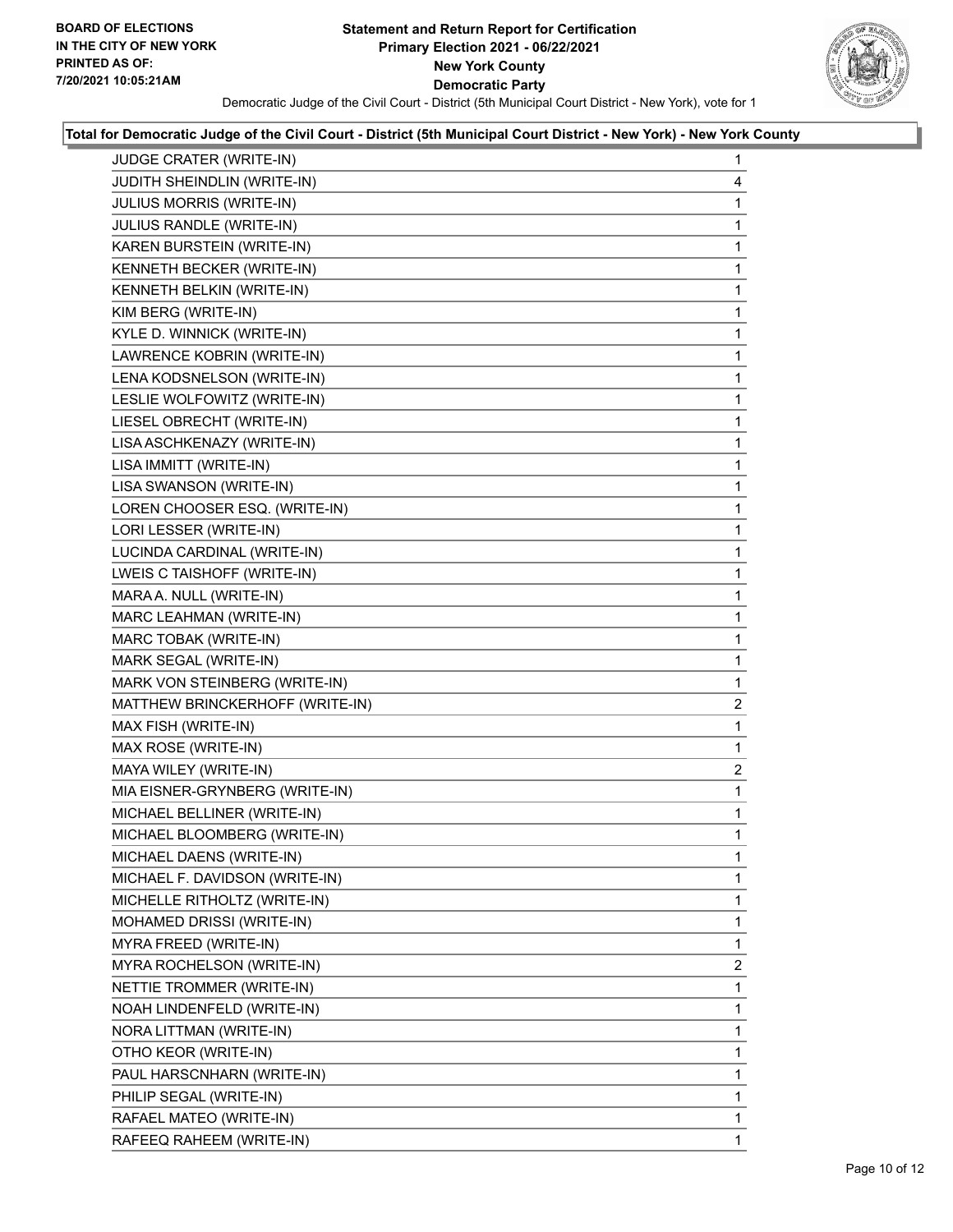#### **Statement and Return Report for Certification Primary Election 2021 - 06/22/2021 New York County Democratic Party** Democratic Judge of the Civil Court - District (5th Municipal Court District - New York), vote for 1



| RAMONA RONSLAYER (WRITE-IN)        | 1            |
|------------------------------------|--------------|
| RANDEE ROMANER (WRITE-IN)          | 1            |
| RICHARD SIEGEL (WRITE-IN)          | 1            |
| RICHARD TRETEL (WRITE-IN)          | $\mathbf 1$  |
| ROBENT HASTON (WRITE-IN)           | $\mathbf{1}$ |
| RONALD ALAN CURRIE (WRITE-IN)      | 1            |
| RUDOLPH GIULIANI (WRITE-IN)        | 1            |
| RUTH MESSINGER (WRITE-IN)          | $\mathbf{1}$ |
| SADEQUA WIGGINS (WRITE-IN)         | $\mathbf{1}$ |
| SALLY QUAN (WRITE-IN)              | 1            |
| SAM KOHN (WRITE-IN)                | $\mathbf 1$  |
| SARAH FRIEDMAN (WRITE-IN)          | 1            |
| SCOTT SHAFFER (WRITE-IN)           | 1            |
| SEAN MAGERS (WRITE-IN)             | $\mathbf 1$  |
| SONJA WICKHAM (WRITE-IN)           | $\mathbf{1}$ |
| STANLEY ZABAR (WRITE-IN)           | 1            |
| STEPHEN ABRAMS-DOWNEY (WRITE-IN)   | 1            |
| STEVE HOFFMAN (WRITE-IN)           | 1            |
| SUSAN D. HOFFINGER (WRITE-IN)      | 1            |
| SUZANNE O'TTARE (WRITE-IN)         | 1            |
| TALI WEINSTEIN (WRITE-IN)          | 1            |
| THEODORE SCHWEITZER (WRITE-IN)     | $\mathbf{1}$ |
| THOMAS KENNIFF (WRITE-IN)          | 1            |
| THOMAS SHEEDY (WRITE-IN)           | 1            |
| TOM LEVINE (WRITE-IN)              | $\mathbf 1$  |
| UNATTRIBUTABLE WRITE-IN (WRITE-IN) | 33           |
| VICTORIA G.J. BROWN (WRITE-IN)     | 1            |
| <b>VLADIMIR LENIN (WRITE-IN)</b>   | 1            |
| W. DYER HALPERN (WRITE-IN)         | 2            |
| ZACHARY R. HARKIN (WRITE-IN)       | 1            |
| <b>Total Votes</b>                 | 32,747       |
| Unrecorded                         | 15,793       |